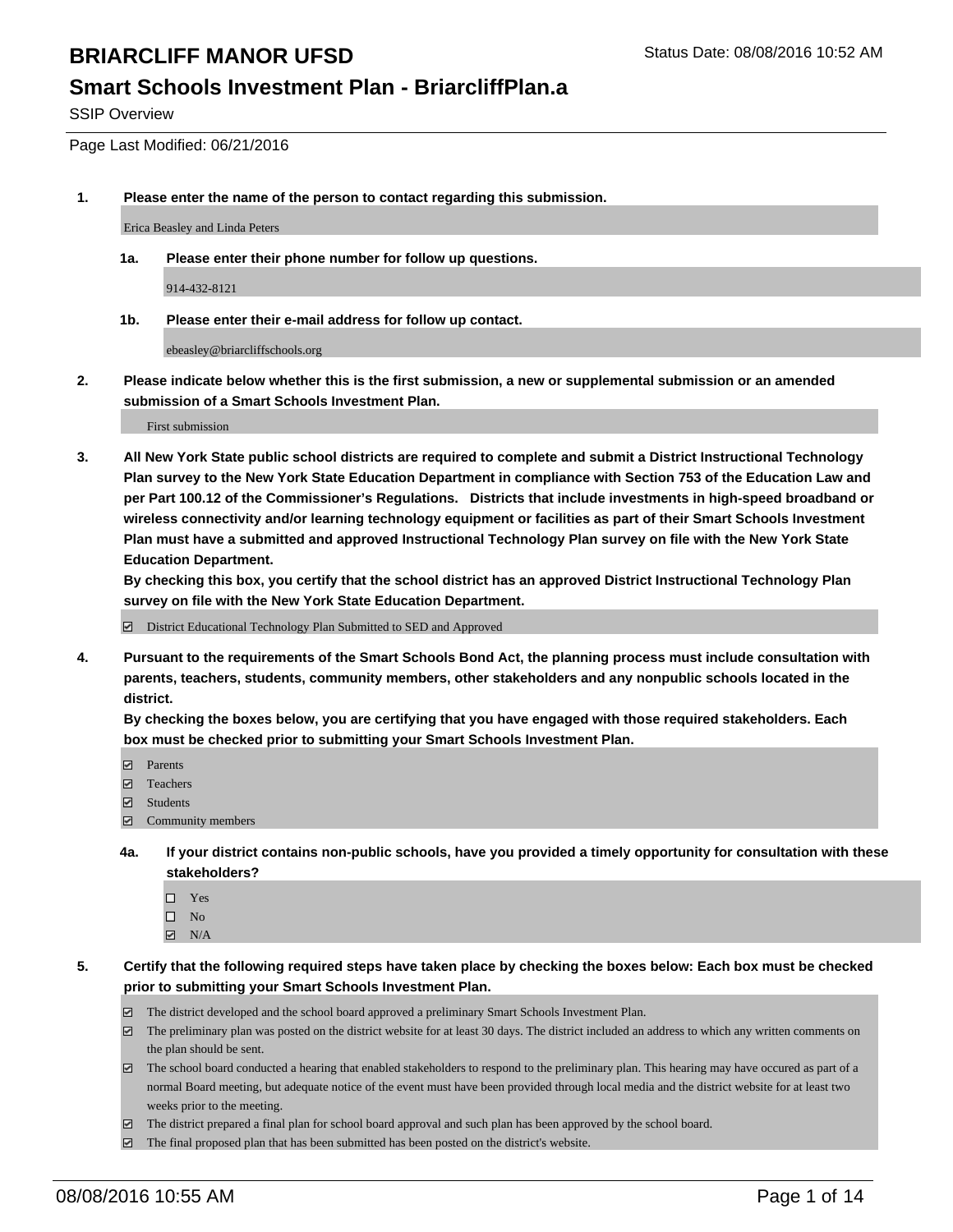### **Smart Schools Investment Plan - BriarcliffPlan.a**

SSIP Overview

Page Last Modified: 06/21/2016

**5a. Please upload the proposed Smart Schools Investment Plan (SSIP) that was posted on the district's website. Note that this should be different than your recently submitted Educational Technology Survey. The Final SSIP, as approved by the School Board, should also be posted on the website and remain there during the course of the projects contained therein.**

SmartSchoolsB.pdf

**6. Please enter an estimate of the total number of students and staff that will benefit from this Smart Schools Investment Plan based on the cumulative projects submitted to date.**

1,750

**7. An LEA/School District may partner with one or more other LEA/School Districts to form a consortium to pool Smart Schools Bond Act funds for a project that meets all other Smart School Bond Act requirements. Each school district participating in the consortium will need to file an approved Smart Schools Investment Plan for the project and submit a signed Memorandum of Understanding that sets forth the details of the consortium including the roles of each respective district.**

 $\Box$  The district plans to participate in a consortium to partner with other school district(s) to implement a Smart Schools project.

#### **8. Please enter the name and 6-digit SED Code for each LEA/School District participating in the Consortium.**

| <b>Partner LEA/District</b> | ISED BEDS Code |
|-----------------------------|----------------|
| (No Response)               | (No Response)  |

**9. Please upload a signed Memorandum of Understanding with all of the participating Consortium partners.**

(No Response)

**10. Your district's Smart Schools Bond Act Allocation is:**

\$326,239

**11. Enter the budget sub-allocations by category that you are submitting for approval at this time. If you are not budgeting SSBA funds for a category, please enter 0 (zero.) If the value entered is \$0, you will not be required to complete that survey question.**

|                                       | Sub-        |
|---------------------------------------|-------------|
|                                       | Allocations |
| <b>School Connectivity</b>            | $\mathbf 0$ |
| Connectivity Projects for Communities | 0           |
| Classroom Technology                  | 326,239     |
| Pre-Kindergarten Classrooms           | $\Omega$    |
| Replace Transportable Classrooms      | 0           |
| High-Tech Security Features           | 0           |
| <b>Totals:</b>                        | 326,239.00  |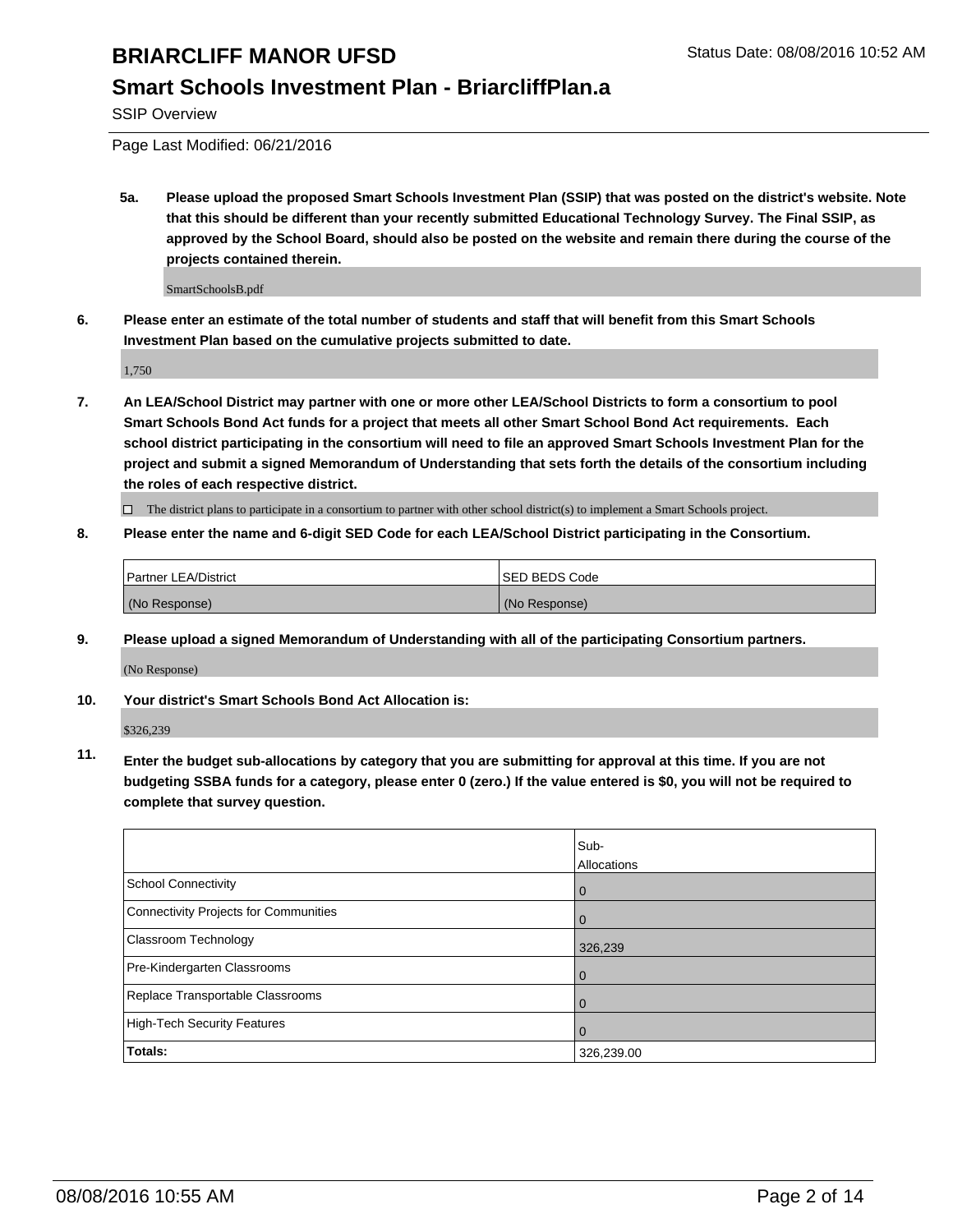#### **Smart Schools Investment Plan - BriarcliffPlan.a**

School Connectivity

Page Last Modified: 05/09/2016

- **1. In order for students and faculty to receive the maximum benefit from the technology made available under the Smart Schools Bond Act, their school buildings must possess sufficient connectivity infrastructure to ensure that devices can be used during the school day. Smart Schools Investment Plans must demonstrate that:**
	- **sufficient infrastructure that meets the Federal Communications Commission's 100 Mbps per 1,000 students standard currently exists in the buildings where new devices will be deployed, or**
	- **is a planned use of a portion of Smart Schools Bond Act funds, or**
	- **is under development through another funding source.**

**Smart Schools Bond Act funds used for technology infrastructure or classroom technology investments must increase the number of school buildings that meet or exceed the minimum speed standard of 100 Mbps per 1,000 students and staff within 12 months. This standard may be met on either a contracted 24/7 firm service or a "burstable" capability. If the standard is met under the burstable criteria, it must be:**

**1. Specifically codified in a service contract with a provider, and**

**2. Guaranteed to be available to all students and devices as needed, particularly during periods of high demand, such as computer-based testing (CBT) periods.**

**Please describe how your district already meets or is planning to meet this standard within 12 months of plan submission.**

(No Response)

- **1a. If a district believes that it will be impossible to meet this standard within 12 months, it may apply for a waiver of this requirement, as described on the Smart Schools website. The waiver must be filed and approved by SED prior to submitting this survey.**
	- $\Box$  By checking this box, you are certifying that the school district has an approved waiver of this requirement on file with the New York State Education Department.
- **2. Connectivity Speed Calculator (Required)**

|                         | l Number of<br>Students | Multiply by<br>100 Kbps | Divide by 1000 Current Speed<br>lto Convert to<br>Reauired<br>Speed in Mb | lin Mb           | Expected<br>Speed to be<br>Attained Within   Required<br>12 Months | <b>Expected Date</b><br><b>When</b><br>Speed Will be<br>l Met |
|-------------------------|-------------------------|-------------------------|---------------------------------------------------------------------------|------------------|--------------------------------------------------------------------|---------------------------------------------------------------|
| <b>Calculated Speed</b> | (No<br>Response)        | (No Response)           | (No<br>Response)                                                          | (No<br>Response) | (No<br>Response)                                                   | l (No<br>Response)                                            |

#### **3. Describe how you intend to use Smart Schools Bond Act funds for high-speed broadband and/or wireless connectivity projects in school buildings.**

(No Response)

**4. Describe the linkage between the district's District Instructional Technology Plan and the proposed projects. (There should be a link between your response to this question and your response to Question 1 in Part E. Curriculum and Instruction "What are the district's plans to use digital connectivity and technology to improve teaching and learning?)**

(No Response)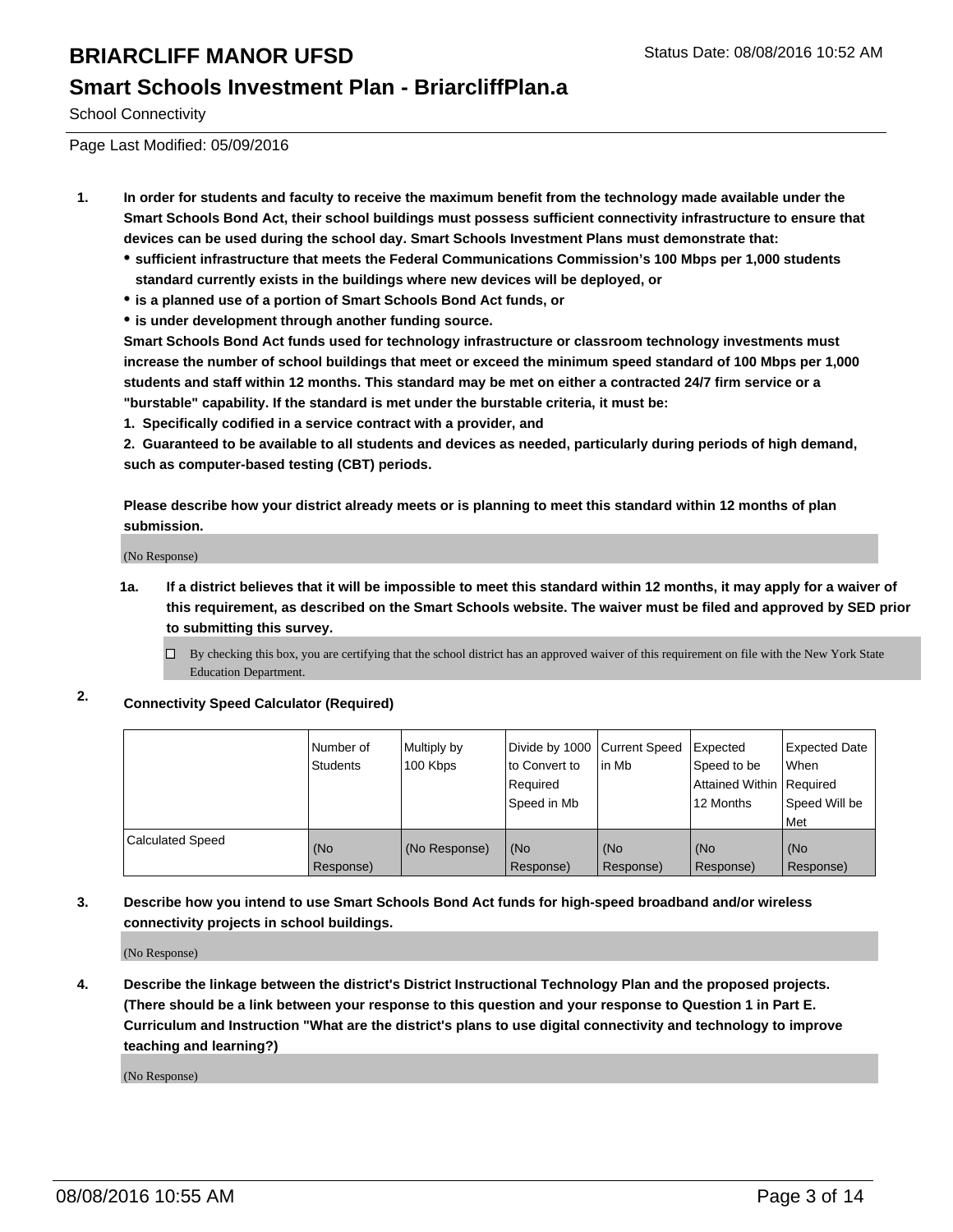#### **Smart Schools Investment Plan - BriarcliffPlan.a**

School Connectivity

Page Last Modified: 05/09/2016

**5. If the district wishes to have students and staff access the Internet from wireless devices within the school building, or in close proximity to it, it must first ensure that it has a robust Wi-Fi network in place that has sufficient bandwidth to meet user demand.**

**Please describe how you have quantified this demand and how you plan to meet this demand.**

(No Response)

**6. As indicated on Page 5 of the guidance, the Office of Facilities Planning will have to conduct a preliminary review of all capital projects, including connectivity projects.**

| <b>Project Number</b> |  |
|-----------------------|--|
| (No Response)         |  |

**7. Certain high-tech security and connectivity infrastructure projects may be eligible for an expedited review process as determined by the Office of Facilities Planning.**

**Was your project deemed eligible for streamlined review?**

No

**8. Include the name and license number of the architect or engineer of record.**

| <b>Name</b>   | License Number |
|---------------|----------------|
| (No Response) | (No Response)  |

**9. If you are submitting an allocation for School Connectivity complete this table. Note that the calculated Total at the bottom of the table must equal the Total allocation for this category that you entered in the SSIP Overview overall budget.** 

|                                            | Sub-          |
|--------------------------------------------|---------------|
|                                            | Allocation    |
| Network/Access Costs                       | (No Response) |
| <b>Outside Plant Costs</b>                 | (No Response) |
| School Internal Connections and Components | (No Response) |
| Professional Services                      | (No Response) |
| Testing                                    | (No Response) |
| <b>Other Upfront Costs</b>                 | (No Response) |
| <b>Other Costs</b>                         | (No Response) |
| Totals:                                    |               |

| Select the allowable expenditure | Item to be purchased | Quantity      | Cost per Item | <b>Total Cost</b> |
|----------------------------------|----------------------|---------------|---------------|-------------------|
| type.                            |                      |               |               |                   |
| Repeat to add another item under |                      |               |               |                   |
| each type.                       |                      |               |               |                   |
| (No Response)                    | (No Response)        | (No Response) | (No Response) | (No Response)     |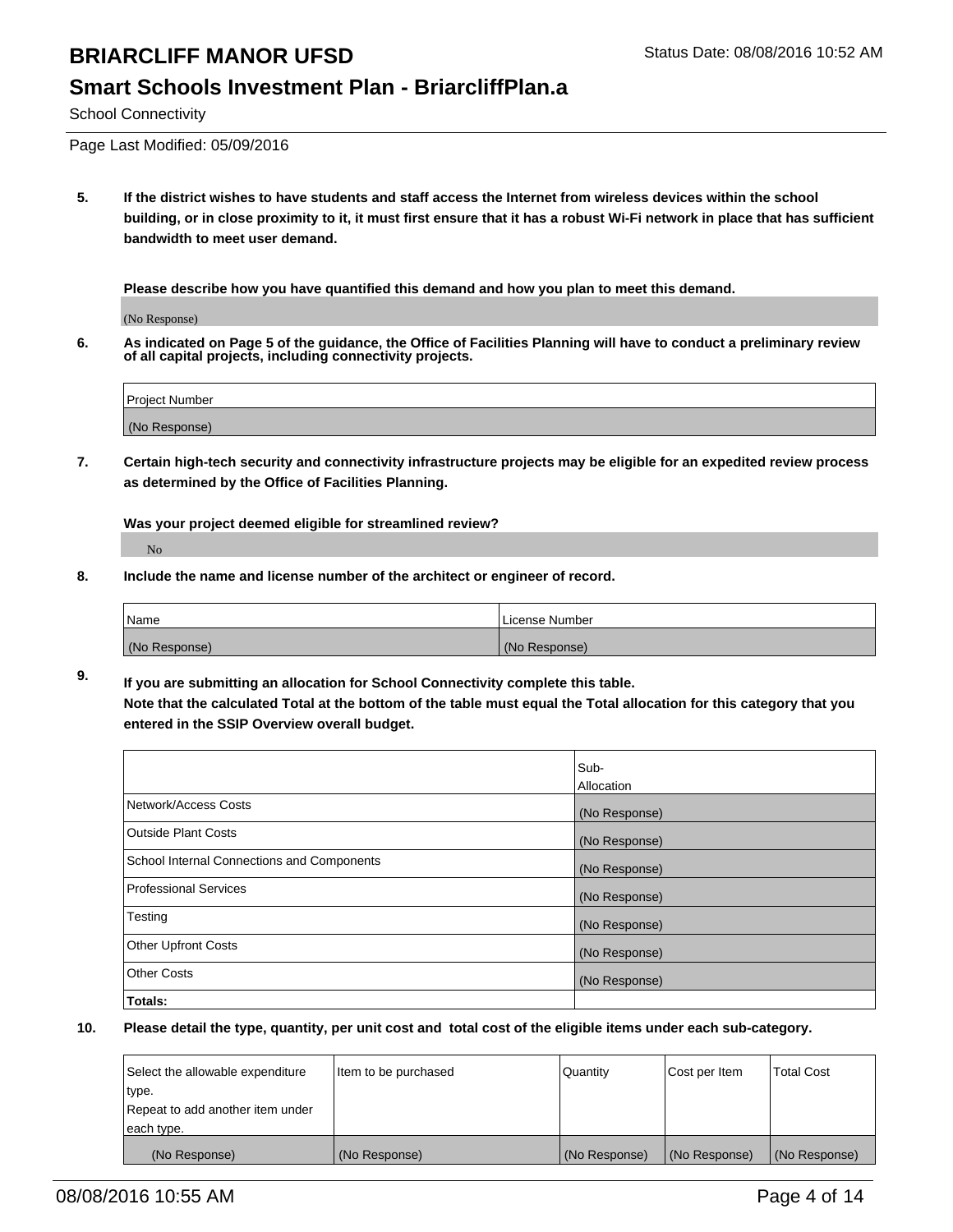#### **Smart Schools Investment Plan - BriarcliffPlan.a**

Community Connectivity (Broadband and Wireless)

Page Last Modified: 05/09/2016

**1. Describe how you intend to use Smart Schools Bond Act funds for high-speed broadband and/or wireless connectivity projects in the community.**

(No Response)

**2. Please describe how the proposed project(s) will promote student achievement and increase student and/or staff access to the Internet in a manner that enhances student learning and/or instruction outside of the school day and/or school building.**

(No Response)

**3. Community connectivity projects must comply with all the necessary local building codes and regulations (building and related permits are not required prior to plan submission).**

 $\Box$  I certify that we will comply with all the necessary local building codes and regulations.

**4. Please describe the physical location of the proposed investment.**

(No Response)

**5. Please provide the initial list of partners participating in the Community Connectivity Broadband Project, along with their Federal Tax Identification (Employer Identification) number.**

| Project Partners | <b>IFederal ID#</b> |
|------------------|---------------------|
| (No Response)    | (No Response)       |

**6. If you are submitting an allocation for Community Connectivity, complete this table. Note that the calculated Total at the bottom of the table must equal the Total allocation for this category that you**

**entered in the SSIP Overview overall budget.**

|                                    | Sub-Allocation |
|------------------------------------|----------------|
| Network/Access Costs               | (No Response)  |
| <b>Outside Plant Costs</b>         | (No Response)  |
| <b>Tower Costs</b>                 | (No Response)  |
| <b>Customer Premises Equipment</b> | (No Response)  |
| <b>Professional Services</b>       | (No Response)  |
| Testing                            | (No Response)  |
| <b>Other Upfront Costs</b>         | (No Response)  |
| <b>Other Costs</b>                 | (No Response)  |
| Totals:                            |                |

| Select the allowable expenditure | Item to be purchased | Quantity      | Cost per Item | <b>Total Cost</b> |
|----------------------------------|----------------------|---------------|---------------|-------------------|
| type.                            |                      |               |               |                   |
| Repeat to add another item under |                      |               |               |                   |
| each type.                       |                      |               |               |                   |
| (No Response)                    | (No Response)        | (No Response) | (No Response) | (No Response)     |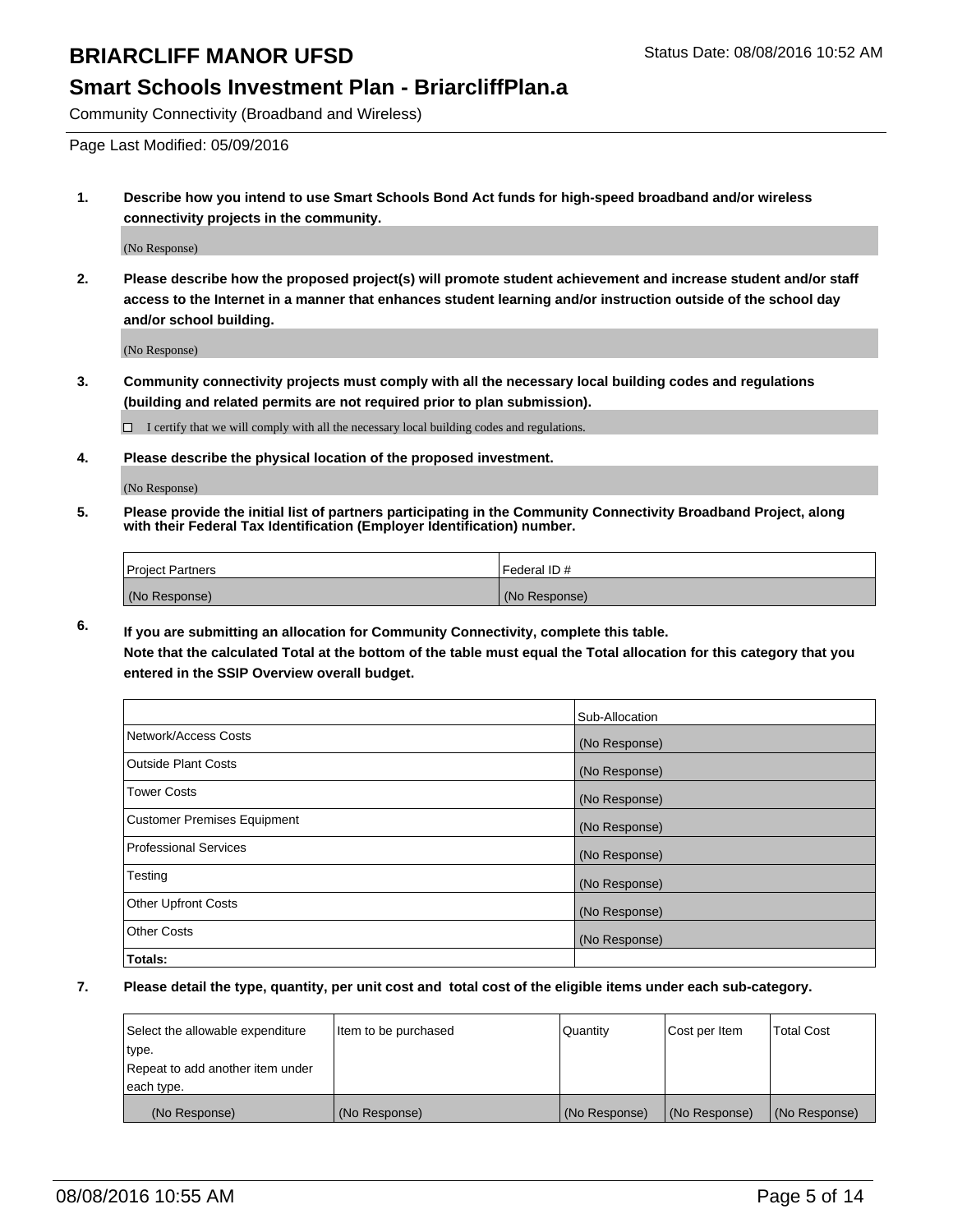#### **Smart Schools Investment Plan - BriarcliffPlan.a**

Classroom Learning Technology

Page Last Modified: 06/21/2016

**1. In order for students and faculty to receive the maximum benefit from the technology made available under the Smart Schools Bond Act, their school buildings must possess sufficient connectivity infrastructure to ensure that devices can be used during the school day. Smart Schools Investment Plans must demonstrate that sufficient infrastructure that meets the Federal Communications Commission's 100 Mbps per 1,000 students standard currently exists in the buildings where new devices will be deployed, or is a planned use of a portion of Smart Schools Bond Act funds, or is under development through another funding source.**

**Smart Schools Bond Act funds used for technology infrastructure or classroom technology investments must increase the number of school buildings that meet or exceed the minimum speed standard of 100 Mbps per 1,000 students and staff within 12 months. This standard may be met on either a contracted 24/7 firm service or a "burstable" capability. If the standard is met under the burstable criteria, it must be:**

**1. Specifically codified in a service contract with a provider, and**

**2. Guaranteed to be available to all students and devices as needed, particularly during periods of high demand, such as computer-based testing (CBT) periods.**

**Please describe how your district already meets or is planning to meet this standard within 12 months of plan submission.**

We currently have 2Gbps per 1,500 students.

- **1a. If a district believes that it will be impossible to meet this standard within 12 months, it may apply for a waiver of this requirement, as described on the Smart Schools website. The waiver must be filed and approved by SED prior to submitting this survey.**
	- $\Box$  By checking this box, you are certifying that the school district has an approved waiver of this requirement on file with the New York State Education Department.

### **2. Connectivity Speed Calculator (Required)**

|                         | Number of<br>Students | Multiply by<br>100 Kbps | Divide by 1000 Current Speed   Expected<br>lto Convert to<br>Required<br>Speed in Mb | l in Mb | Speed to be<br>Attained Within   Required<br>12 Months | Expected Date<br><b>When</b><br>Speed Will be<br>l Met |
|-------------------------|-----------------------|-------------------------|--------------------------------------------------------------------------------------|---------|--------------------------------------------------------|--------------------------------------------------------|
| <b>Calculated Speed</b> | 1,500                 | 150,000                 | 150                                                                                  | 2000    | 2000                                                   | current                                                |

**3. If the district wishes to have students and staff access the Internet from wireless devices within the school building, or in close proximity to it, it must first ensure that it has a robust Wi-Fi network in place that has sufficient bandwidth to meet user demand.**

**Please describe how you have quantified this demand and how you plan to meet this demand.**

Briarcliff has an Aruba controller at each site and 137 wireless access points,  $802.11a/b/g/n$ , dual band. We are able to connect 30 users per classroom space. Coverage is in every learning space across the district. We currently have 2Gbps per 1,500 students. We have proven connectivity and capacity this year as we have 1:1 devices for all our midddle school students and 4th and 5th grade students. We continue to monitor our system connectivity to make sure they keep up with the demands of the district.

**4. All New York State public school districts are required to complete and submit an Instructional Technology Plan survey to the New York State Education Department in compliance with Section 753 of the Education Law and per Part 100.12 of the Commissioner's Regulations.**

**Districts that include educational technology purchases as part of their Smart Schools Investment Plan must have a submitted and approved Instructional Technology Plan survey on file with the New York State Education Department.**

 $\boxtimes$  By checking this box, you are certifying that the school district has an approved Instructional Technology Plan survey on file with the New York State Education Department.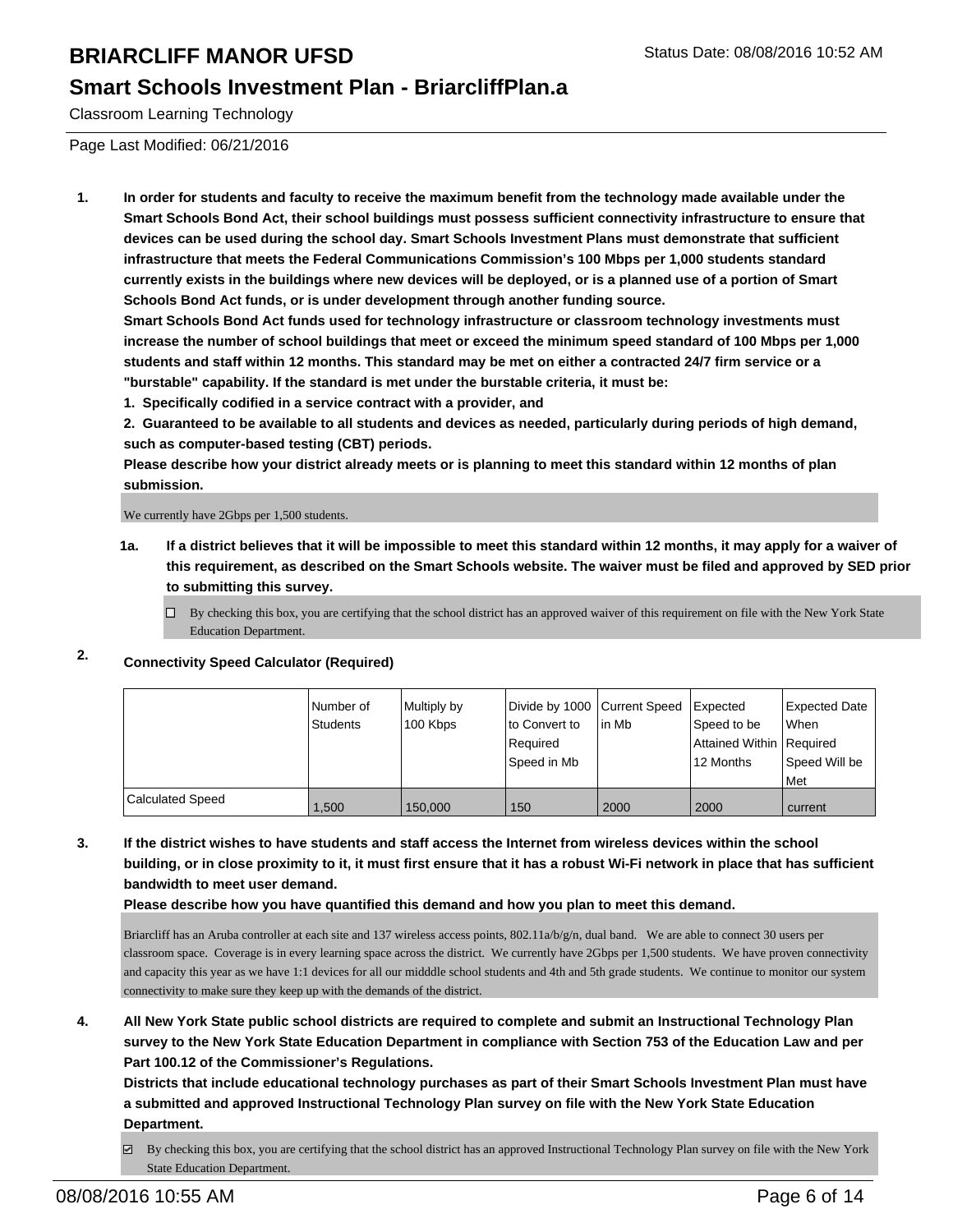### **Smart Schools Investment Plan - BriarcliffPlan.a**

Classroom Learning Technology

Page Last Modified: 06/21/2016

**5. Describe the devices you intend to purchase and their compatibility with existing or planned platforms or systems. Specifically address the adequacy of each facility's electrical, HVAC and other infrastructure necessary to install and support the operation of the planned technology.**

We plan to purchase SMART Board 75" 6075 LED 4K interactive displays. Each display will be on an electrified mobile cart to accommodate for our classrooms on wheels. The boards will be able to move for small group instruction or for the whole classroom experience. Students grades 4-12 have one to one devices with Windows 10. The boards only need regular outlets that are all around our classrooms. Additional electric, mounting, and hvac are not needed for this solution. Three additional stands and HDMI cables are requested as the district will be purchasing the boards with our own funds.

- **6. Describe how the proposed technology purchases will:**
	- **> enhance differentiated instruction;**
	- **> expand student learning inside and outside the classroom;**
	- **> benefit students with disabilities and English language learners; and**
	- **> contribute to the reduction of other learning gaps that have been identified within the district.**

**The expectation is that districts will place a priority on addressing the needs of students who struggle to succeed in a rigorous curriculum. Responses in this section should specifically address this concern and align with the district's Instructional Technology Plan (in particular Question 2 of E. Curriculum and Instruction: "Does the district's instructional technology plan address the needs of students with disabilities to ensure equitable access to instruction, materials and assessments?" and Question 3 of the same section: "Does the district's instructional technology plan address the provision of assistive technology specifically for students with disabilities to ensure access to and participation in the general curriculum?"**

Briarcliff 2.0 focuses on three key elements of a successful learning environment: pedagogy, technology and space. To accommodate a new technology infused learning environment, Briarcliff is restructuring physical instructional spaces while adapting instructional delivery. We are transitioning to mobile furniture and technology that enables a teacher to redesign their physical classroom space at any time. This flexible learning environment will help the teacher to deliver content in different ways, facilitating differentiated learning for all students including students with disabilities and English language learners. The compatibility with our 1:1 program will also promote collaboration and offer unique learning opportunities for all students, regardless of their learning style. All work done on the interactive displays will be available for students outside of the classroom on their devices. Students will be using a variety of programs including OneNote, Smart Notebook, TI-SmartView, as well as online resources (Kahoot!, Socrative, and Skype for Business.) Many of these programs enable teachers to different instruction through engaging individual students at their cognitive level and by encouraging independence and student driven learning. We also utilize music programs like MusicFirst and SmartMusic.

**7. Where appropriate, describe how the proposed technology purchases will enhance ongoing communication with parents and other stakeholders and help the district facilitate technology-based regional partnerships, including distance learning and other efforts.**

Through the use of the interactive display work done in class will be recorded in the student computers giving parents a chance to get a look inside the classroom. Incorporating video conferencing will allow us to provide distance learning opportunities include remote field trips.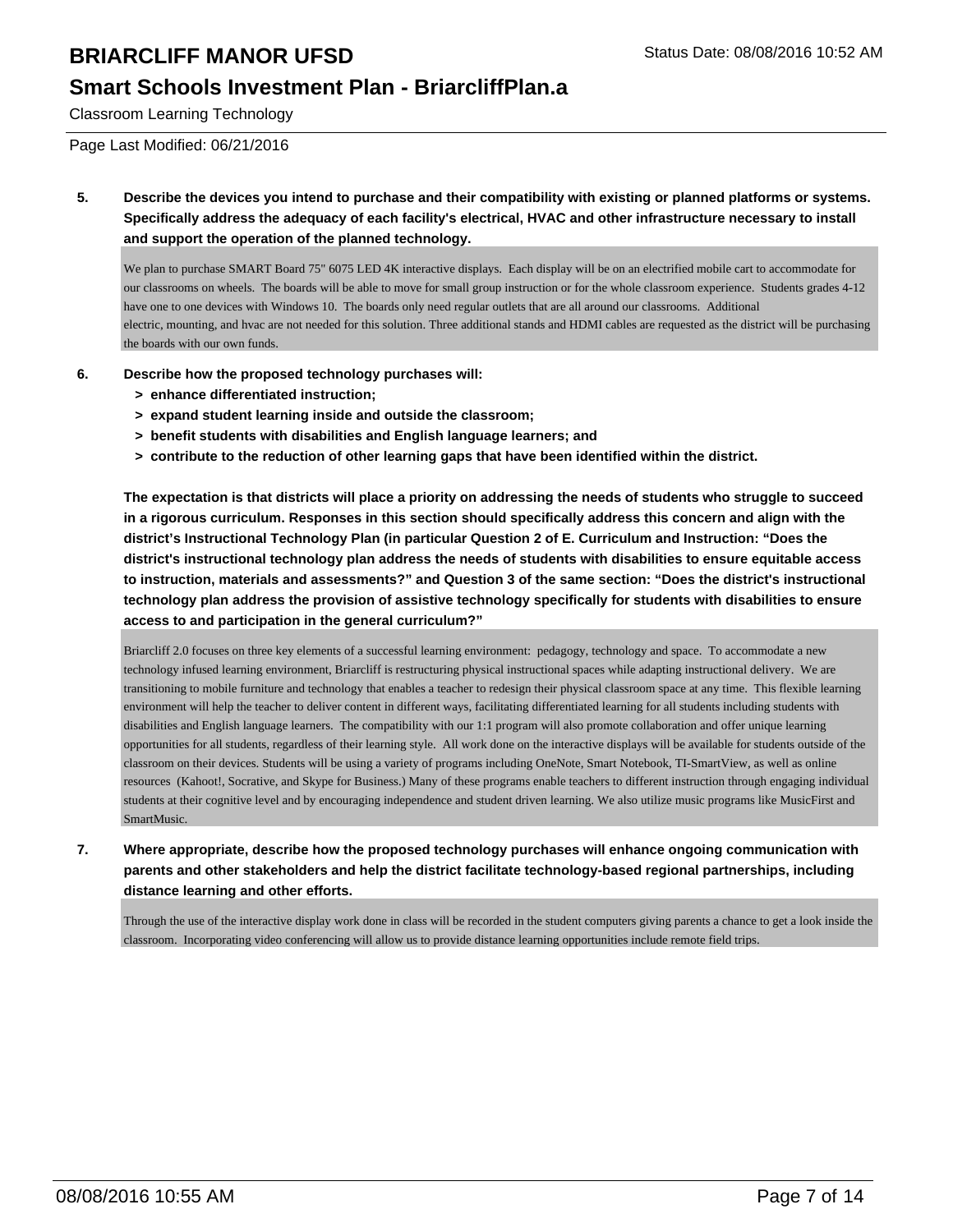#### **Smart Schools Investment Plan - BriarcliffPlan.a**

Classroom Learning Technology

Page Last Modified: 06/21/2016

**8. Describe the district's plan to provide professional development to ensure that administrators, teachers and staff can employ the technology purchased to enhance instruction successfully.**

**Note: This response should be aligned and expanded upon in accordance with your district's response to Question 1 of F. Professional Development of your Instructional Technology Plan: "Please provide a summary of professional development offered to teachers and staff, for the time period covered by this plan, to support technology to enhance teaching and learning. Please include topics, audience and method of delivery within your summary."**

Currently we are utilizing the consulting group "IDE Corp" to support a shift in the instructional strategies used in our classrooms. They are providing training through a Cohort-Based Instructional Design Model. Each year, participation will be expanded by adding additional cohorts of teachers. This approach will allow model teaching through differentiated learning environments. Each cohort starts with a rigorous 8-day workshop on instructional design. Consultant teachers then visit each cohort member classrooms 12 times each throughout the year. Their purpose is to assist with the implementation of the new instructional design. These classroom visits are done with a lens of coaching and collaboration-not evaluation. Library Media Specialist and Administration are working with IDE as well. Their roles and expectations are restructured to support the new learning environments.

Technology Mentors, who are certified teachers employeed by the District, support the instructiuonal strategies and technologies used in the classroom.

Intergrating the interactive displays purchased with the Smart School funds will be a part of the professional development with teachers, administrators, and library media specialists. Support will be offered in the form of one to one, small group, and large group trainings, as well as using a push-in class model to help with the integration of the technology in the classroom.

- **9. Districts must contact the SUNY/CUNY teacher preparation program that supplies the largest number of the district's new teachers to request advice on innovative uses and best practices at the intersection of pedagogy and educational technology.**
	- By checking this box, you certify that you have contacted the SUNY/CUNY teacher preparation program that supplies the largest number of your new teachers to request advice on these issues.
	- **9a. Please enter the name of the SUNY or CUNY Institution that you contacted.**

(No Response)

**9b. Enter the primary Institution phone number.**

(No Response)

**9c. Enter the name of the contact person with whom you consulted and/or will be collaborating with on innovative uses of technology and best practices.**

(No Response)

**10. A district whose Smart Schools Investment Plan proposes the purchase of technology devices and other hardware must account for nonpublic schools in the district.**

**Are there nonpublic schools within your school district?**

- $\boxtimes$  No
- **11. Nonpublic Classroom Technology Loan Calculator**

**The Smart Schools Bond Act provides that any Classroom Learning Technology purchases made using Smart Schools funds shall be lent, upon request, to nonpublic schools in the district. However, no school district shall be required to loan technology in amounts greater than the total obtained and spent on technology pursuant to the Smart Schools Bond Act and the value of such loan may not exceed the total of \$250 multiplied by the nonpublic school enrollment in the base year at the time of enactment.**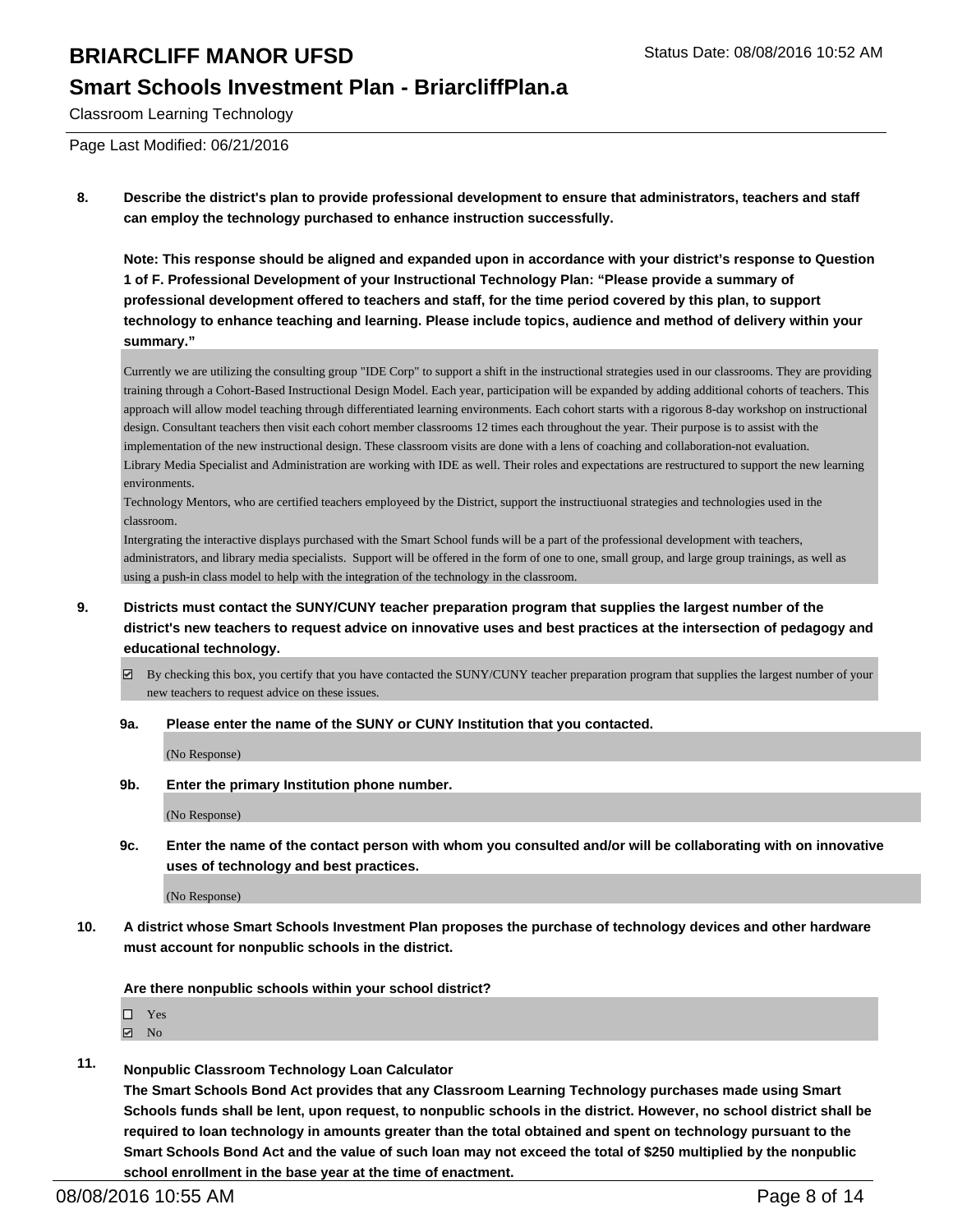## **Smart Schools Investment Plan - BriarcliffPlan.a**

Classroom Learning Technology

Page Last Modified: 06/21/2016

#### **See:**

**http://www.p12.nysed.gov/mgtserv/smart\_schools/docs/Smart\_Schools\_Bond\_Act\_Guidance\_04.27.15\_Final.pdf.**

|                                     | 1. Classroom<br>Technology<br>Sub-allocation | 2. Public<br>Enrollment<br>$(2014 - 15)$ | 3. Nonpublic<br><b>Enrollment</b><br>(2014-15) | 4. Sum of<br>Public and<br>Nonpublic<br><b>Enrollment</b> | 15. Total Per<br>Pupil Sub-<br>lallocation | 6. Total<br>Nonpublic Loan<br>Amount                                                          |
|-------------------------------------|----------------------------------------------|------------------------------------------|------------------------------------------------|-----------------------------------------------------------|--------------------------------------------|-----------------------------------------------------------------------------------------------|
| Calculated Nonpublic Loan<br>Amount |                                              |                                          |                                                |                                                           |                                            | (No Response)   (No Response)   (No Response)   (No Response)   (No Response)   (No Response) |

**12. To ensure the sustainability of technology purchases made with Smart Schools funds, districts must demonstrate a long-term plan to maintain and replace technology purchases supported by Smart Schools Bond Act funds. This sustainability plan shall demonstrate a district's capacity to support recurring costs of use that are ineligible for Smart Schools Bond Act funding such as device maintenance, technical support, Internet and wireless fees, maintenance of hotspots, staff professional development, building maintenance and the replacement of incidental items. Further, such a sustainability plan shall include a long-term plan for the replacement of purchased devices and equipment at the end of their useful life with other funding sources.**

 $\boxdot$  By checking this box, you certify that the district has a sustainability plan as described above.

**13. Districts must ensure that devices purchased with Smart Schools Bond funds will be distributed, prepared for use, maintained and supported appropriately. Districts must maintain detailed device inventories in accordance with generally accepted accounting principles.**

 $\boxtimes$  By checking this box, you certify that the district has a distribution and inventory management plan and system in place.

**14. If you are submitting an allocation for Classroom Learning Technology complete this table. Note that the calculated Total at the bottom of the table must equal the Total allocation for this category that you entered in the SSIP Overview overall budget.**

|                         | Sub-Allocation |
|-------------------------|----------------|
| Interactive Whiteboards | 265,519        |
| Computer Servers        | (No Response)  |
| Desktop Computers       | (No Response)  |
| <b>Laptop Computers</b> | (No Response)  |
| Tablet Computers        | (No Response)  |
| Other Costs             | 60,720         |
| <b>Totals:</b>          | 326,239.00     |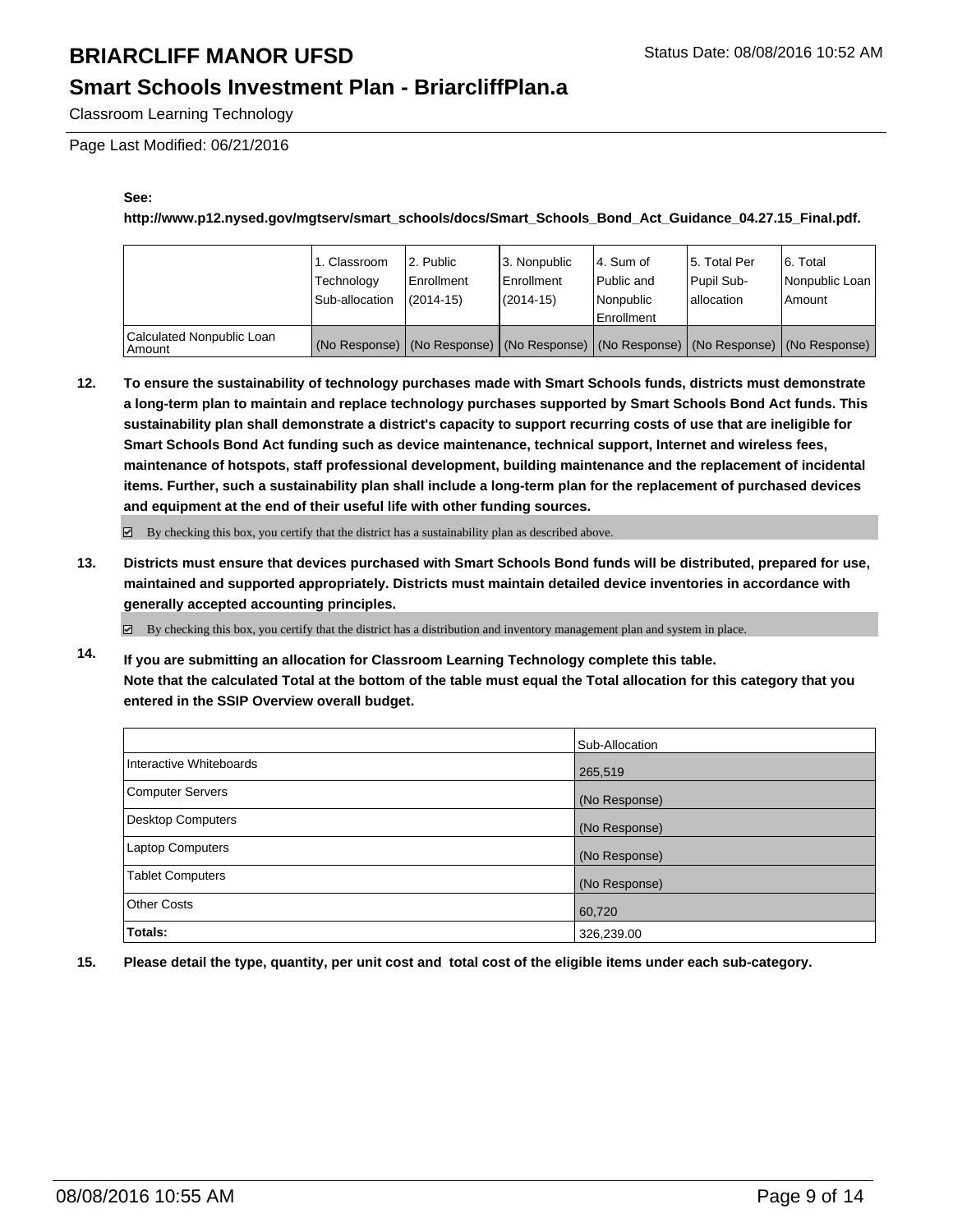## **Smart Schools Investment Plan - BriarcliffPlan.a**

Classroom Learning Technology

Page Last Modified: 06/21/2016

| Select the allowable expenditure | Item to be Purchased                                                                 | Quantity | Cost per Item | <b>Total Cost</b> |
|----------------------------------|--------------------------------------------------------------------------------------|----------|---------------|-------------------|
| type.                            |                                                                                      |          |               |                   |
| Repeat to add another item under |                                                                                      |          |               |                   |
| each type.                       |                                                                                      |          |               |                   |
| Interactive Whiteboards          | SMART Board 6075 interactive flat<br>panel                                           | 43       | 6,175         | 265,519           |
| <b>Other Costs</b>               | Conen Motorized Height Adjustable<br>Floor Stand (H-Style base & Box Style<br>Mount) | 46       | 1,300         | 59,800            |
| <b>Other Costs</b>               | 16 foot HDMI cable                                                                   | 46       | 20            | 920               |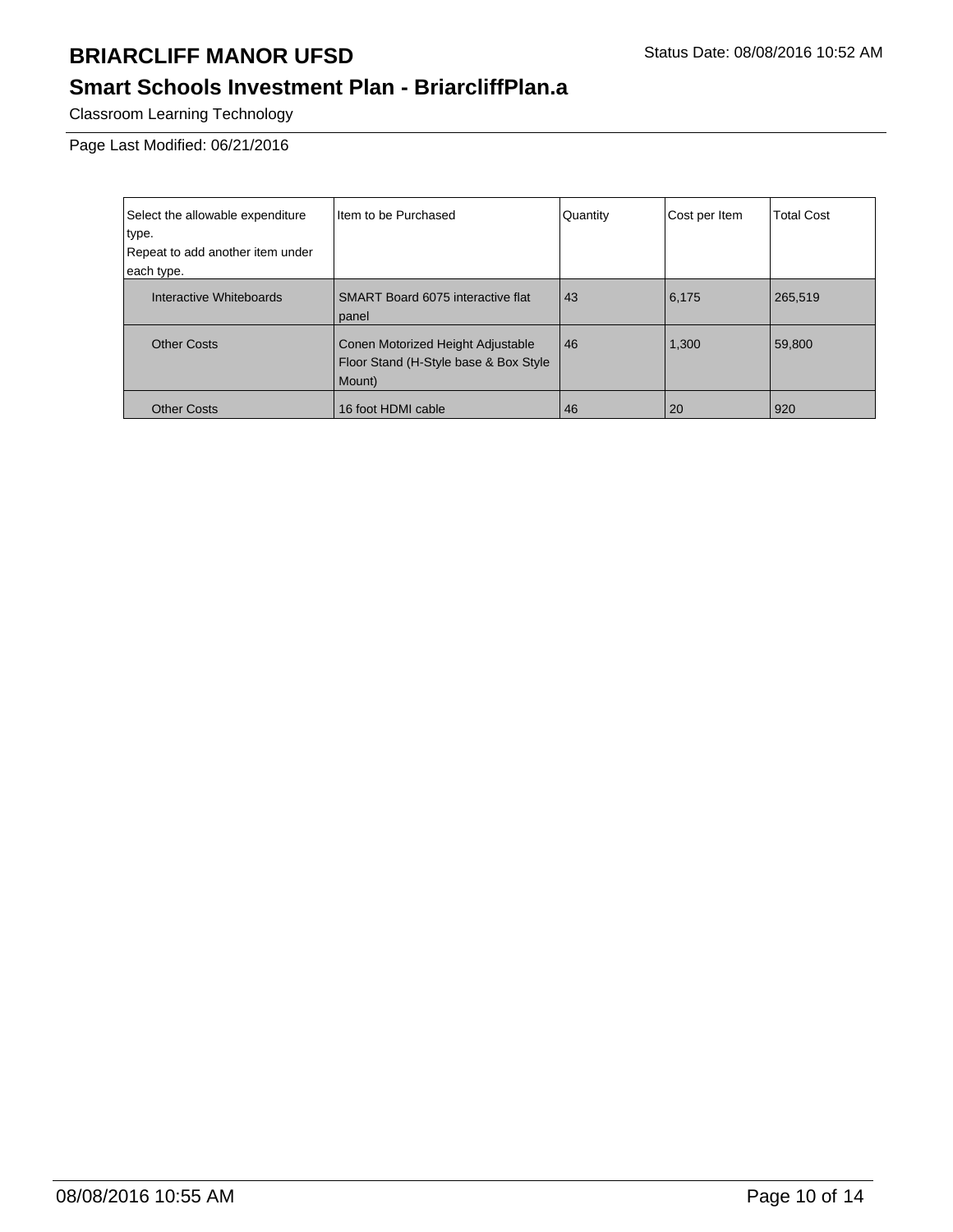#### **Smart Schools Investment Plan - BriarcliffPlan.a**

Pre-Kindergarten Classrooms

Page Last Modified: 06/21/2016

**1. Provide information regarding how and where the district is currently serving pre-kindergarten students and justify the need for additional space with enrollment projections over 3 years.**

(No Response)

- **2. Describe the district's plan to construct, enhance or modernize education facilities to accommodate prekindergarten programs. Such plans must include:**
	- **Specific descriptions of what the district intends to do to each space;**
	- **An affirmation that pre-kindergarten classrooms will contain a minimum of 900 square feet per classroom;**
	- **The number of classrooms involved;**
	- **The approximate construction costs per classroom; and**
	- **Confirmation that the space is district-owned or has a long-term lease that exceeds the probable useful life of the improvements.**

(No Response)

**3. Smart Schools Bond Act funds may only be used for capital construction costs. Describe the type and amount of additional funds that will be required to support ineligible ongoing costs (e.g. instruction, supplies) associated with any additional pre-kindergarten classrooms that the district plans to add.**

(No Response)

**4. All plans and specifications for the erection, repair, enlargement or remodeling of school buildings in any public school district in the State must be reviewed and approved by the Commissioner. Districts that plan capital projects using their Smart Schools Bond Act funds will undergo a Preliminary Review Process by the Office of Facilities Planning.**

| Project Number |  |
|----------------|--|
| (No Response)  |  |

**5. If you have made an allocation for Pre-Kindergarten Classrooms, complete this table.**

**Note that the calculated Total at the bottom of the table must equal the Total allocation for this category that you entered in the SSIP Overview overall budget.**

|                                          | Sub-Allocation |
|------------------------------------------|----------------|
| Construct Pre-K Classrooms               | (No Response)  |
| Enhance/Modernize Educational Facilities | (No Response)  |
| <b>Other Costs</b>                       | (No Response)  |
| Totals:                                  |                |

| Select the allowable expenditure | ltem to be purchased | Quantity      | Cost per Item | <b>Total Cost</b> |
|----------------------------------|----------------------|---------------|---------------|-------------------|
| type.                            |                      |               |               |                   |
| Repeat to add another item under |                      |               |               |                   |
| each type.                       |                      |               |               |                   |
| (No Response)                    | (No Response)        | (No Response) | (No Response) | (No Response)     |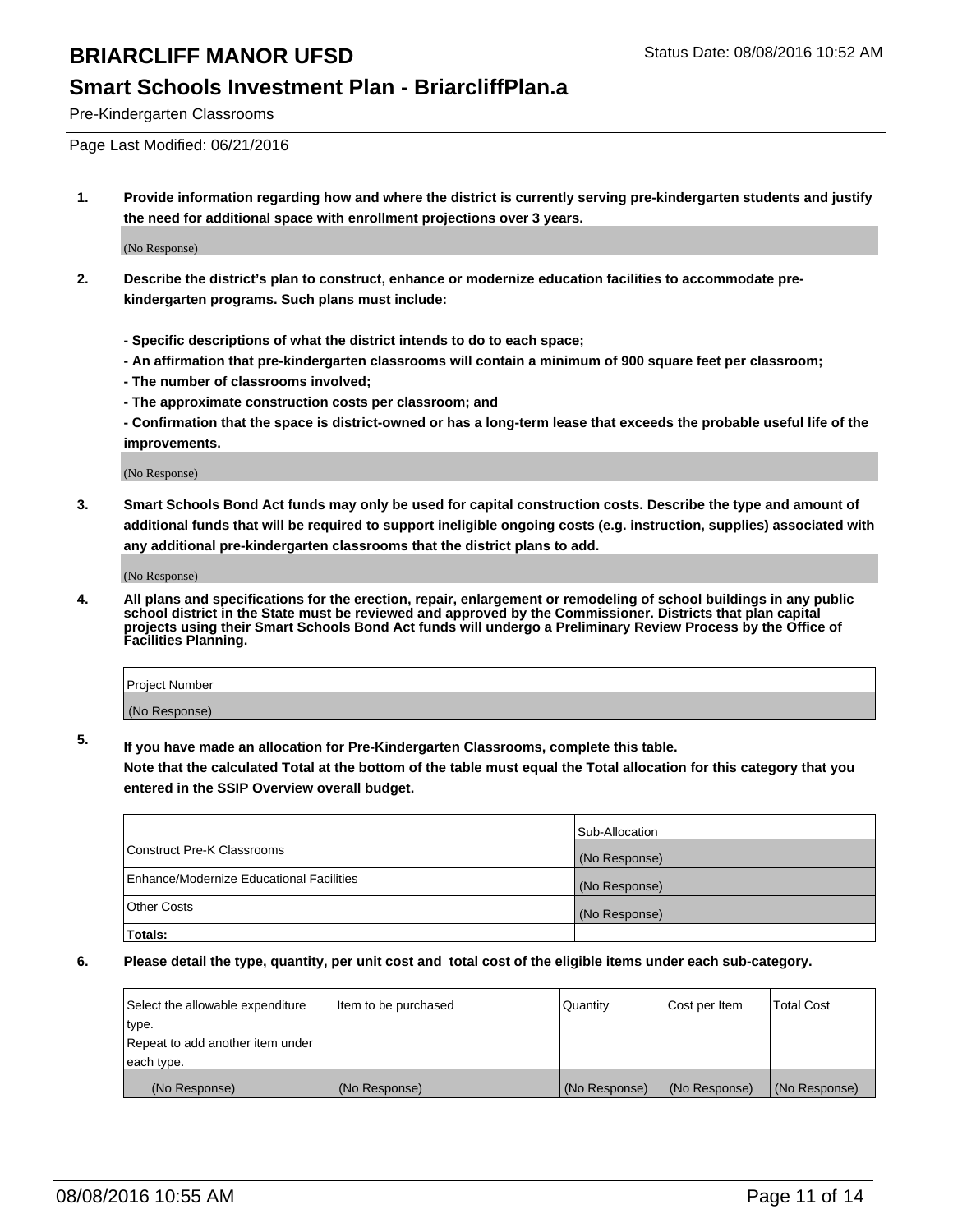### **Smart Schools Investment Plan - BriarcliffPlan.a**

Replace Transportable Classrooms

Page Last Modified: 06/21/2016

**1. Describe the district's plan to construct, enhance or modernize education facilities to provide high-quality instructional space by replacing transportable classrooms.**

(No Response)

**2. All plans and specifications for the erection, repair, enlargement or remodeling of school buildings in any public school district in the State must be reviewed and approved by the Commissioner. Districts that plan capital projects using their Smart Schools Bond Act funds will undergo a Preliminary Review Process by the Office of Facilities Planning.**

| <b>Project Number</b> |  |
|-----------------------|--|
| (No Response)         |  |

**3. For large projects that seek to blend Smart Schools Bond Act dollars with other funds, please note that Smart Schools Bond Act funds can be allocated on a pro rata basis depending on the number of new classrooms built that directly replace transportable classroom units.**

**If a district seeks to blend Smart Schools Bond Act dollars with other funds describe below what other funds are being used and what portion of the money will be Smart Schools Bond Act funds.**

(No Response)

**4. If you have made an allocation for Replace Transportable Classrooms, complete this table. Note that the calculated Total at the bottom of the table must equal the Total allocation for this category that you entered in the SSIP Overview overall budget.**

|                                                | Sub-Allocation |
|------------------------------------------------|----------------|
| Construct New Instructional Space              | (No Response)  |
| Enhance/Modernize Existing Instructional Space | (No Response)  |
| Other Costs                                    | (No Response)  |
| Totals:                                        |                |

| Select the allowable expenditure | Item to be purchased | Quantity      | Cost per Item | <b>Total Cost</b> |
|----------------------------------|----------------------|---------------|---------------|-------------------|
| type.                            |                      |               |               |                   |
| Repeat to add another item under |                      |               |               |                   |
| each type.                       |                      |               |               |                   |
| (No Response)                    | (No Response)        | (No Response) | (No Response) | (No Response)     |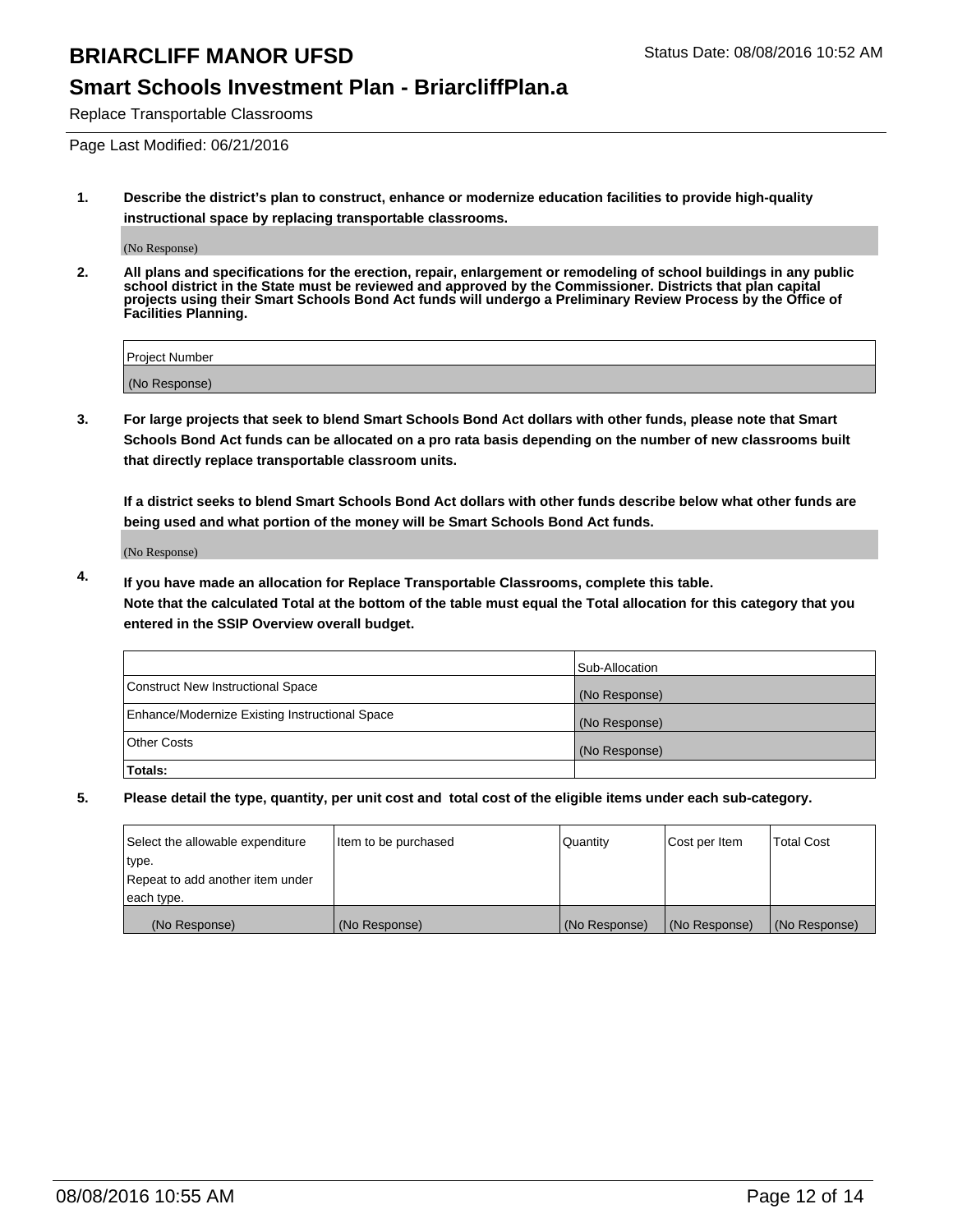#### **Smart Schools Investment Plan - BriarcliffPlan.a**

High-Tech Security Features

Page Last Modified: 06/21/2016

**1. Describe how you intend to use Smart Schools Bond Act funds to install high-tech security features in school buildings and on school campuses.**

(No Response)

**2. All plans and specifications for the erection, repair, enlargement or remodeling of school buildings in any public school district in the State must be reviewed and approved by the Commissioner. Districts that plan capital projects using their Smart Schools Bond Act funds will undergo a Preliminary Review Process by the Office of Facilities Planning.** 

| Project Number |  |
|----------------|--|
| (No Response)  |  |

**3. Was your project deemed eligible for streamlined Review?**

Yes  $\hfill \square$  <br> No

**4. Include the name and license number of the architect or engineer of record.**

| Name          | License Number |
|---------------|----------------|
| (No Response) | (No Response)  |

**5. If you have made an allocation for High-Tech Security Features, complete this table.**

**Note that the calculated Total at the bottom of the table must equal the Total allocation for this category that you entered in the SSIP Overview overall budget.**

|                                                      | Sub-Allocation |
|------------------------------------------------------|----------------|
| Capital-Intensive Security Project (Standard Review) | (No Response)  |
| <b>Electronic Security System</b>                    | (No Response)  |
| <b>Entry Control System</b>                          | (No Response)  |
| Approved Door Hardening Project                      | (No Response)  |
| <b>Other Costs</b>                                   | (No Response)  |
| Totals:                                              |                |

| Select the allowable expenditure | litem to be purchased | Quantity      | Cost per Item | <b>Total Cost</b> |
|----------------------------------|-----------------------|---------------|---------------|-------------------|
| type.                            |                       |               |               |                   |
| Repeat to add another item under |                       |               |               |                   |
| each type.                       |                       |               |               |                   |
| (No Response)                    | (No Response)         | (No Response) | (No Response) | (No Response)     |